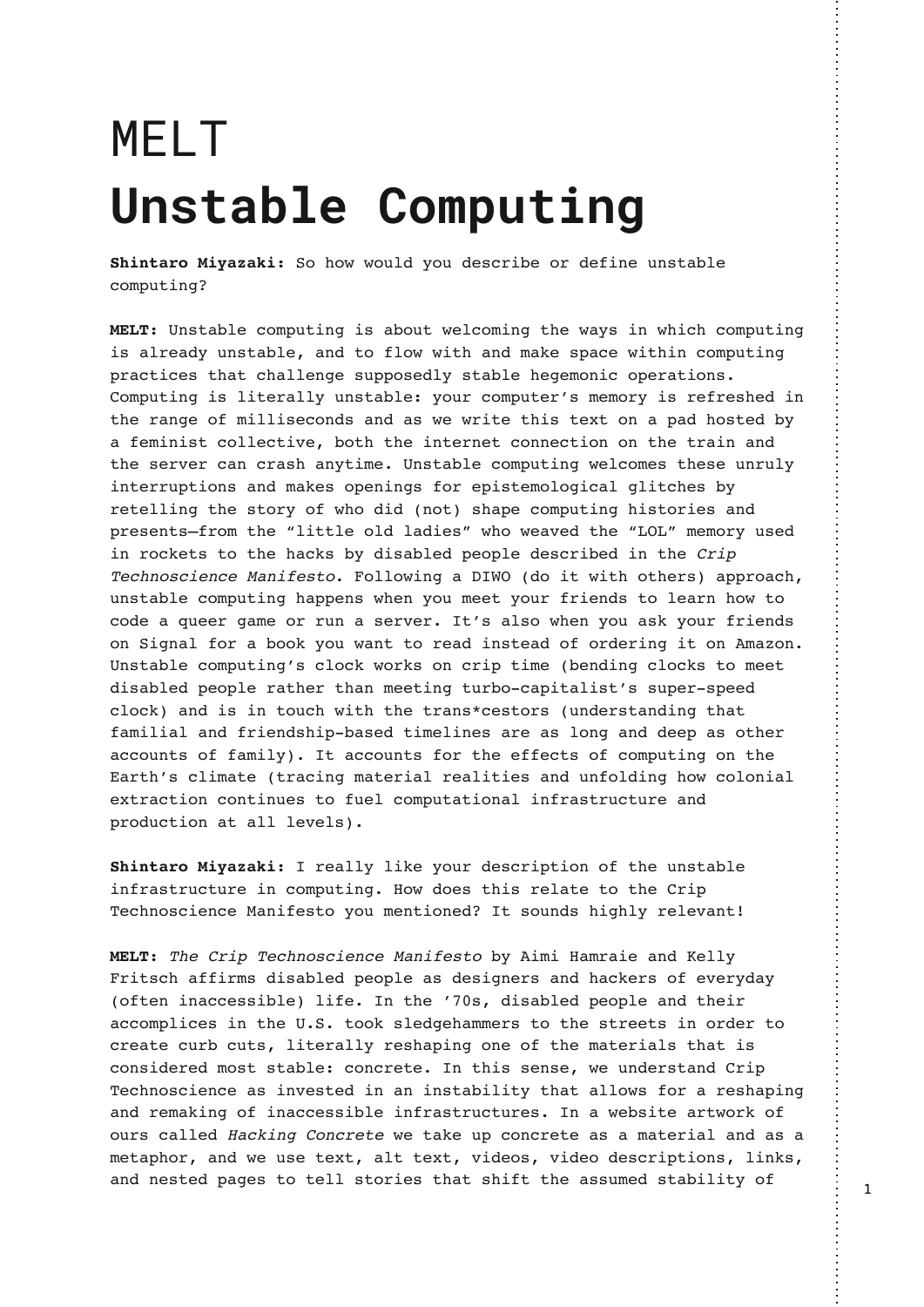$, 87,$ ;  $=$  \*7- =1>< 9; <>6\*+5B <=\*+5. , 87-2=287< 1==9 6.5=287\*; B, 86 6. 5=; 2. < ,  $1=65$  ) 1. 7 , ; 29 <, 2. 7, . \*, 87, . 9= +B . \* 1 \* 4<162 #2. 9C7\* % 6\*; \* <271\* 6. . =< >7<=\* +5. , 869>=270 2= , \*7 =\* 4. =1. <1\* 9. 8/ @ 2=270 , \*9=287< 8; =; \*7<5 \* = 287< / 8; \* /; 2.7- +., \* ><. = 1. 8; 0 \* 72C. ; < 8/ \*7 87527. . ?. 7= 1\*?. 78= , \*; . - =8 -8 =1\*= @ 2=270 \*5= =. A=< 87 & @ ==.; / 8;  $26*0 \le -1* = 8-1$ ; 9.895.  $\lt 1^*$ ;  $\lt 8 = 1^* = -2\lt^* + 5$ . 9.895. @ 8 >  $\lt$ . 8; 9; 80;  $*66270$  B8>; 8 $@7$   $*$ , , . << =885<

 $8@ - 8 B8 > @8; 4 @=1E > 7 <=^* + 5.$ , 869>=270

7 8>;  $\circledcircledast$ ; 4 \*<  $\circledast$  8  $\circledcirc$  1\*?.  $\circledcircledast$ ; 4. - 87 >7<=\* +5., 869>=270 27 \* 6. 5=; B  $*$  6. 5=  $-$  . 7=; B 27 8>; 9; 83.  $=$  . 5=287 $*$ ; B  $*$  55.  $-$  G = 1270  $88\textcircled{3}$ ; - < !87 27\*; B 869>=270H 1==9 6.5=287\*; B, 86 6.5=; 2. < 9 1=65 8<62,  $; *B < *;$  1201 . 7.; 0B 8/ = 7 1B -; 80. 7  $* = 862$ , 7>, 5. 2  $*7 - = 1$ . B  $3.5, 1.9$  =1.  $5.5, 1.9$  =1.  $5.5, 1.9$  =  $1.9$  =  $1.9$  =  $1.9$  =  $1.9$  =  $1.9$  =  $1.9$  =  $1.9$  =  $1.9$  =  $1.9$  =  $1.9$  =  $1.9$  =  $1.9$  =  $1.9$  =  $1.9$  =  $1.9$  =  $1.9$  =  $1.9$  =  $1.9$  =  $1.9$  =  $1.9$  =  $1.9$  =  $1.9$  =  $1$  $\langle 9^*, \, \rangle$  \* = =1.  $\langle 9, \, \cdot \rangle$  8/ 5201 = 7 = : 270 =1. \* =68  $\langle 91, \, \cdot \rangle$  8/ \*; =1, 8  $\langle 62, \, \cdot \rangle$ : \* B< 27= : / . :  $\mathbb{Q}$ =1 =1 +27\* : B <= \* = 8/ +2=< \* 7- =1>< 6 <<  $\mathbb{Q}$ =1 6 68 : B \*7- 9; 8, . <<270 ; 86 =12< @ \* <<>6. - =1\* = =1. >72?. ; <. 2< 78 = 84\* B  $@=1$  +27\*; B 5802, \*7- 8=1; 899; <<2?, /8; , < \*7- = 1.- #; 27= -2; , >2=  $8^*$ ; -< =1\* = \*, ,  $8$ >7= /8; 8=1.; 91.786.7\* <>, 1 \* < !87 27\*; B &; .. < 78=1.;  $\circledast$ ; 4 8/ 8>; < -. \*5270  $\circledast$ =1, 869>=270 \*7- 27<=\*+252=B  $\circledast$  <  $=1.$  @8: 4<189E 869>=270 7<=\* +252=B  $\,$ ! 8=\* =287\*5 %=\* =. < 8/ \* ==. : 27 \*=  $>6+85=$  '72?.; <2=B 27 > 5B / 8; @ 2, 1 @ @ ; 4. - @ = 1 = 1.  $, 1.62, *5.5.6.7 =$  = 1; 8>01  $*$  < ; 2. < 8/ @ 2=270 . A.; , 2< <  $*7 - 7.8558$  @ - $,869$  > = 270 = 1; 8 > 01 /; 8 C. 7 52: > 2 - ?\* 98; <=  $* = 5$ ,  $* = 7 - 1$ ;  $* = 7$  =  $* = 287$ 

8@ 2<E>7<=\* +5. , 869>=270E-2//.; . 7= /; 86 5. =J< <\* B  $\langle 59. ; 869 \rangle = 2708;$  / . 6272 $\langle 59. ; 869 \rangle = 270$ 

%9.;, 869>=270 2< , \*55. - E E+., \* ><. 8/ 1201 9.; / 8; 6\* 7, . 5. ?. 5< 8/ .//2, 2.7, B  $89=262C^*=287$  \*7-7. \*; .52627 \* = 287 8/  $\textcircled{2} = 26.$  <  $=8$  =1274  $*+8>=$  2= 7.  $*+2=$  68; =26. 8>5- B8>  $*<4$  6. 5 $*=$ ; H 7-  $/$ . 6272<= , 869>=270 , \*55. - E +., \* ><. 8/ , 8662=6. 7=< =8 27,  $5 > 287$  - 2? ;  $2 = B$  \*7- 0.7-;  $+2 < 27$ ,  $5 > 287$  @ = 127,  $869 > 270$ 89.;  $* = -5$ / 8;  $A* 695$ .  $F@=1$ , 87, .; 7< 8/ - .  $+2* 270$ , 869>= $* = 287* 5$ \*;  $=2/$ \*,  $=$ < 524. \*508; 2=16<

7, 87=;  $* \le 3$  = 1.  $\le 3$  = 4.  $\le 4$  =  $\circledast$   $*$  99; 8 $*$ , 1.  $\le 5$  > 7 $\le 3$  + 5. , 869> = 270  $\circledast$ ; 4 $\le 3$   $\circledast$ ;  $=1.$  6\*27=.7\*7, 8/, 1\*70. \*7- 27<=\* +252=B \*7- 185-< 89.7, 1\*7, .< /8; 787 <.  $9^*$ ;  $*+252=$ B 8/ =1.8; B  $*$  7- 9;  $*$ , =2, . =18>01 2=J < 2698; = $*$  7= =8 6.  $7=287$  @  $\degree$ : 27-.  $+=$ .  $=8$  =1. @ 3: 4 8/ / 6272 <= . 869 > = 270 9  $\degree$ :  $=2$ .  $>5$   $\degree$ : 5B  $=$ ;  $*7$ < /. 6272<= , 869>=270 <br>5 $*$ , 4 / . 6272<= , 869>=270 <br>== .;  $*7$ , . <  $*$ ; 8>7-68;  $=1274270$   $=26$ .  $*7 - 59$ ,  $/8$ ;  $8752 - 1$ ;  $* = 287$ ,  $...$  A9.  $@5, 86. -$  ).  $/8558@*7$  >7/85-270 8/ -202=\*5 6\*= ; 2\*5 9; 8, .<<.< =1\*= . A9.; =2<. <12/ =< 5. \*; 7270 18@ =8 <. = >9 \*7 % . BE@ =1 \* 9 \* =2. 7 =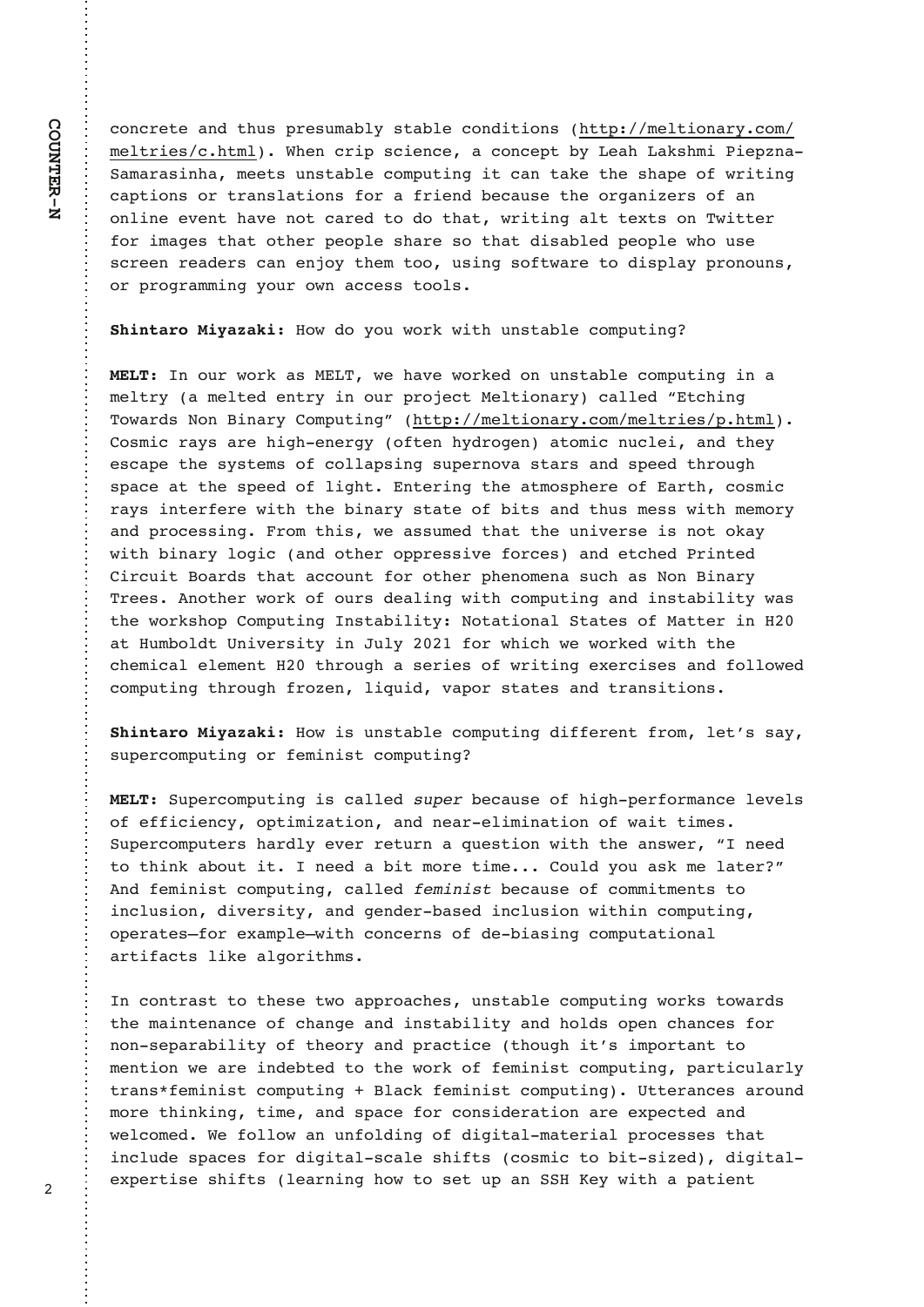/: 2.7-  $*7$ -  $-202 = *5$ , ... <<  $<12/=<$  524., 8-270  $*7$ .  $6*25$  <..; ?.; =8  $\ldots$  \*= 68;  $\ldots$  \*; 270 \*,  $\ldots$  << /8; -2< \*+5. - 9.895. \* < 27 8>; 9; 83. %% % \$(\$ 7 =1. <. .  $A^*$  695. <  $>7$ <= $*$  +5. , 869>=270 +; 270< =80. =1. ;  $,866>72=B\,9;*,=2,$   $*5870<2-.$  =  $,172,$   $*5\,9;$   $*$   $,=2,$   $*<$   $*$  @ B = 8 > 76  $*$  4. 12.;  $^*$ ;, 1B  $\circled{2}$ =127, 869>=270  $^*$ 7-,;  $^*$  = <9 $^*$ , . /8;, 869>=270 9; $^*$ , =2, .<  $=1*$  = 02?. \* 0.7, B = 8 = 18<. = . 172, \* 5 9; \*, = 2= 287. ; < @ 8 \*; . + . 0277270 78  $\circledcirc$  8; <887 8;  $\circledcirc$  55 + 027 5<sup>\*</sup> = ; +>= <sup>\*</sup>; ., >; 28>< <sup>\*</sup> +8>=  $\circledcirc$  .; . =8 <=\*; =

 $1.$ ;  $-8$  B8> <2=>\* = G, 8>7= .; 270H 27E>7<=\* +5.  $,869$   $= 270$ 8@  $\circledast$ >5- B8> <2=>\*=. E>7<=\*+5. , 869>=270E  $\circledast$ =127, 8>7=.; 270 \*7- 18@ @8>5- B8> 26\*027. 2=< :85.

G 7<=\*+5. , 869>=270 H \*< 27 G, 8>7=.; 270 255><287< 8/  $\leftarrow$  +252=B HEG  $\ldots$ ; 270 H  $^*$  < 27 G 7  $: 270$  , 869>=270  $^{\star}$  <  $^{\star}$ 7 \*, , . 5. ; \* =8; /8; , 526\* =. , 1\*70. \*7- 26\*027270 2= -2//.; . 7=5B H G 7<=\*+5. , 869>=270D \* < 27 G 8>7=270 \* -2//.; 7= @B 8/ 0\*6270 =1. <B<= 6 H 524.  $@=1$  18580;  $^*6<1^* = +$ , 86.  $-2//$ ; 7=5B 9.; 9=2+5. -.9.7-270 87 =1. \*705. = 1. B \*; . . 7, 8>7=.; . - /; 86 E

 $8 > 7 =$  : 270  $@=127$   $>7 < = 15.$   $869 > = 270 + 0.86 < 12.$  87.  $9 = > 5 5 7 - 9.1$ ,  $= 2.15$ ?. 12, 5. =8@; -< >76\*4270 \*,, >6>5\*=287 9; 8->, =2?2=B \*7-, \*92=\*52<6< \*<  $=1.$  9; 26\*; B @ B 8/ ?\* 5>270 @ \* = , 869>=270 2< '7<=\* +5. , 869>=270  $.8 > 7 =$ .  $\leq 27$ ?.  $\leq = 6.7 = \leq 80$ .  $\leq -8627$ \*7= 78.6 \cdots \* 7- 27 \cdots = \* - 27?. \cdots = 27 7.  $=$   $\circledast$ ; 4<  $= 1^*$  = . 7?2<287 \* 68-. 8/, 869>=270  $\circledast$  =127  $\circledast$  2, 1 68; 9.895.  $/-.5$  524. = 1. B,  $*7 = *4$ . > 9 < 9 $*$ ,  $*7 - ; .6 * 4$ .  $\mathcal{Q} = 1 * 0.7$ , B

 $/88=78=$ .  $=8$  =12< =18>01= 2< , 87<2-.; 270 18@, 8>7=.; 270 9; 898<. <  $<86. = 1270$  8/ =1.  $18=1$ ;  $<2 - 0$   $<=270$  ,  $869>=270$   $>9$   $@=127$  \*  $-2*5.$ , =2,  $*568 @2, 1 >7 \leq 1+5.$ , 869>=270  $@>5-78=$  -8F>7 $\leq 1+5.$  $,869$  = 270 9; 898<. < 6. =  $*918$ ; <  $*$ ; 8>7- < 9., =; >6< <,  $*$  5. < 9; 8, . <<. < 27 +.  $=$  @. 7. <<. < \*7- 68?. 6. 7 = < \*7- >76\*4. < \* /2A. - 7. << 8; /27\*5 \*7< @.;

 $8>5$ - B8> 95.\*<. < $>00$ . <=  $/$  >: =1.: . 8>7=.: !< 8: !  $,869$  > = 270 < 8; ! / > = >; 270 < E

 $8580;$  \* 912,  $869> = 270$  ! . ? .;  $869> = 270$  2 < \* +5. - &; \* 7 <  $869$ >=\* =287\*5 >=>; . <

## W COOKN COMPNO EM CL? @D@GIKH@ OEC@OID@PR@DINODOPPOEIGO@ CC@OLID@PR@LDINODOPPONL ><GG1A@GGJRN1XVXWtEPMT1M@KJMO